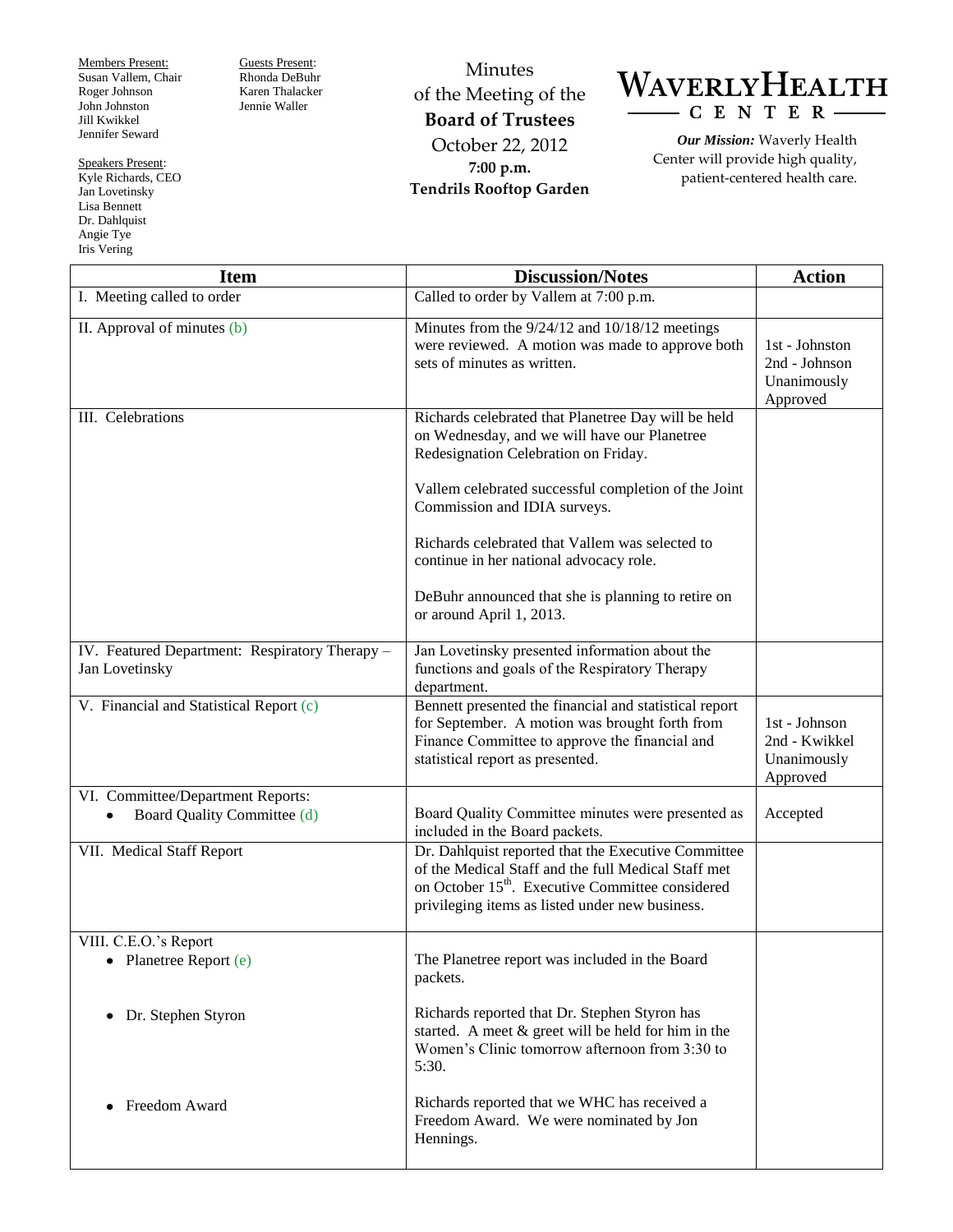| • UNI Volleyball Game Promotion<br><b>RCI</b> Follow-up<br>$\bullet$<br><b>Amphion Agreement</b><br>٠                                                                                                                                                                                                                                                                                                                                                                                                                                                                                                                                                                                                                                                                                                                                                                                                                                                                                                                                                                         | Richards reported that the UNI volleyball game<br>promotion this weekend was very successful.<br>Carnations were provided for breast cancer<br>survivors, and we distributed information regarding<br>breast cancer, mammography and spa services.<br>Carnations and information were also distributed at<br>the Waverly-Shell Rock football game on Friday.<br>Richards reported that the agreement with RCI has<br>been signed. He noted that we are currently planning<br>for the transition from Cedar Valley Medical<br>Specialists to RCI.<br>Bennett presented a 3 year agreement with Amphion |                                                            |
|-------------------------------------------------------------------------------------------------------------------------------------------------------------------------------------------------------------------------------------------------------------------------------------------------------------------------------------------------------------------------------------------------------------------------------------------------------------------------------------------------------------------------------------------------------------------------------------------------------------------------------------------------------------------------------------------------------------------------------------------------------------------------------------------------------------------------------------------------------------------------------------------------------------------------------------------------------------------------------------------------------------------------------------------------------------------------------|-------------------------------------------------------------------------------------------------------------------------------------------------------------------------------------------------------------------------------------------------------------------------------------------------------------------------------------------------------------------------------------------------------------------------------------------------------------------------------------------------------------------------------------------------------------------------------------------------------|------------------------------------------------------------|
|                                                                                                                                                                                                                                                                                                                                                                                                                                                                                                                                                                                                                                                                                                                                                                                                                                                                                                                                                                                                                                                                               | for a dictation system. She noted that the agreement<br>has a 90 day out clause, and the fees are less per<br>month than the system we're currently utilizing. A<br>motion was made to approve the agreement as<br>presented.                                                                                                                                                                                                                                                                                                                                                                         | 1st - Seward<br>2nd - Kwikkel<br>Unanimously<br>Approved   |
| IX. Old Business<br>• Orange Parking Lot                                                                                                                                                                                                                                                                                                                                                                                                                                                                                                                                                                                                                                                                                                                                                                                                                                                                                                                                                                                                                                      | Richards presented an update on the orange parking<br>lot project. He reported that additional expenses for<br>geo-mesh and materials are going to be \$29,000. A<br>motion was made to approve the additional project<br>expenses not to exceed \$29,000.                                                                                                                                                                                                                                                                                                                                            | 1st - Johnson<br>2nd - Johnston<br>Unanimously<br>Approved |
| X. New Business<br>• Reappointments to Medical Staff:<br>• Jean-Paul Dyum, MD - Consulting,<br>Radiology, vRad<br>Timothy Mulholland, MD - Courtesy,<br>Urology, Mason City Clinic<br>• Boriana Kamenova, MD - Courtesy,<br>Oncology/Hematology, CVMS<br>• Martin Sands, MD - Consulting,<br>Dermatology, Dermatology Associates<br>• Patrick Weires, DPM - Courtesy,<br>Podiatry, Family Foot Health Care PLC<br>$\blacksquare$ Ann Rathe, MD – Consulting,<br>Psychiatry, Black Hawk Grundy Mental<br>Health<br>$\blacksquare$ Alan Brown, MD – Consulting,<br>Pathology, IHS<br>$\blacksquare$ Jay Ginther, MD – Consulting,<br>Orthopedic Surgery, CVMS<br>• Jeffrey Clark, DO - Courtesy,<br>Orthopedic Surgery, CVMS<br>Steven Schurtz, MD - Courtesy,<br>Urology, Mason City Clinic<br>Initial Appointment – Change from<br>Temporary to Provisional:<br>Stephen Styron, MD - Active<br>Provisional, OB-Gyn, WHC<br>Provisional to Regular Status on Medical<br>$\bullet$<br>Staff:<br>• James Turek, MD - Courtesy, OB-Gyn,<br><b>Trinity Regional Medical Center</b> | Privileging items were presented as individually<br>listed at left. All files have been reviewed by the<br>Executive Committee of the Medical Staff. The<br>Executive Committee recommends approval. A<br>motion was made to approve all privileging items as<br>individually considered and recommended by the<br>Executive Committee of the Medical Staff.                                                                                                                                                                                                                                          | 1st - Johnston<br>2nd - Seward<br>Unanimously<br>Approved  |